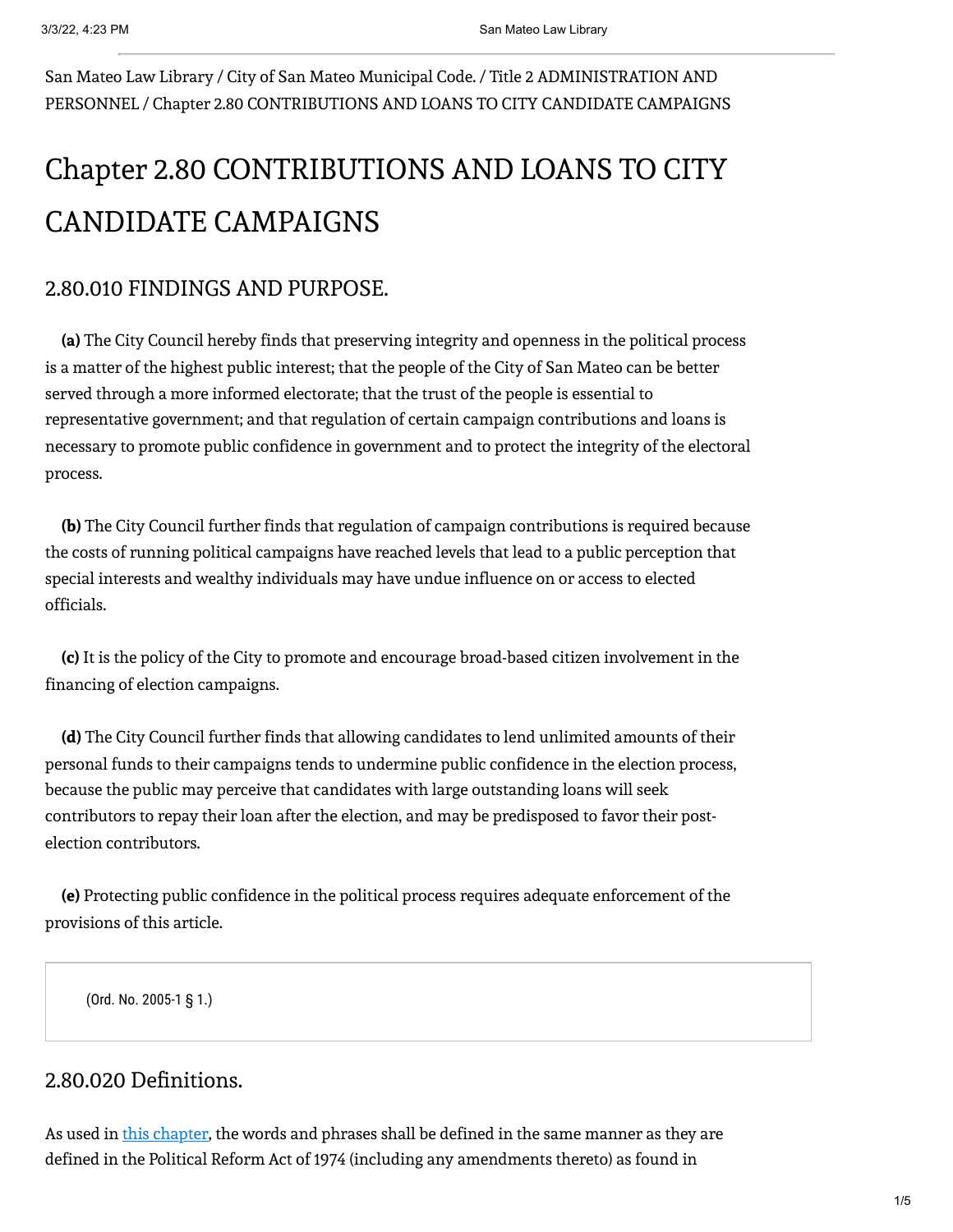#### 3/3/22, 4:23 PM San Mateo Law Library

California [Government](https://leginfo.legislature.ca.gov/faces/codes_displaySection.xhtml?sectionNum=81000&lawCode=GOV) Code Section 81000 et seq., unless defined otherwise in this section. For the purposes of this chapter, the terms below are defined as follows:

**(a)** "Candidate" means any individual listed on the ballot for election to any City office, or who otherwise has taken affirmative action to seek election to City office, or who receives a contribution or makes an expenditure, or who gives his or her consent for any other person to receive a contribution or make an expenditure with the purpose of bringing about his or her election to any City office. "Candidate" also means an officeholder in connection with a recall election relating to such officeholder.

**(b)** "Candidate committee" means a committee that is controlled directly or indirectly by a candidate or that acts jointly with a candidate in connection with the making of expenditures.

**(c)** "Contribution" means a payment, a forgiveness of a loan, a payment of a loan by a third party, or an enforceable promise to make a payment except to the extent full and adequate consideration is received unless it is clear from the surrounding circumstances that it is not made for political purposes. Except as provided herein, "contribution" includes (1) an expenditure made at the behest of a candidate or candidate committee unless full and adequate consideration is received for making the expenditure, and (2) any goods or services received by or behested by a candidate or candidate committee at no charge or at a discount from the fair market value, unless the discount is given in the regular course of business to members of the public.

The term "contribution" does not include a payment made by the occupant of a home or business for costs related to any meeting or fund raising event held in the occupant's home or business; or volunteer personal or professional services if the services are donated without any understanding or agreement that they shall be directly or indirectly repaid to him or her.

**(d)** "Individual" means a natural person and shall not include a partnership, corporation, association, firm, business entity, committee, club, or other organization.

**(e)** "Organization" means a partnership, corporation, association, firm, business entity, committee, club, union, or company.

(Ord. No. 2021-23 § 1; Ord. No. 2005-1 § 1.)

#### 2.80.030 LIMITATIONS ON CONTRIBUTIONS.

**(a)** For any particular election, including a recall election, no individual shall make, and no candidate, candidate committee treasurer or other person acting on behalf of a candidate committee shall solicit or accept from any individual any contribution which will cause the total amount contributed by such individual to exceed \$500.00.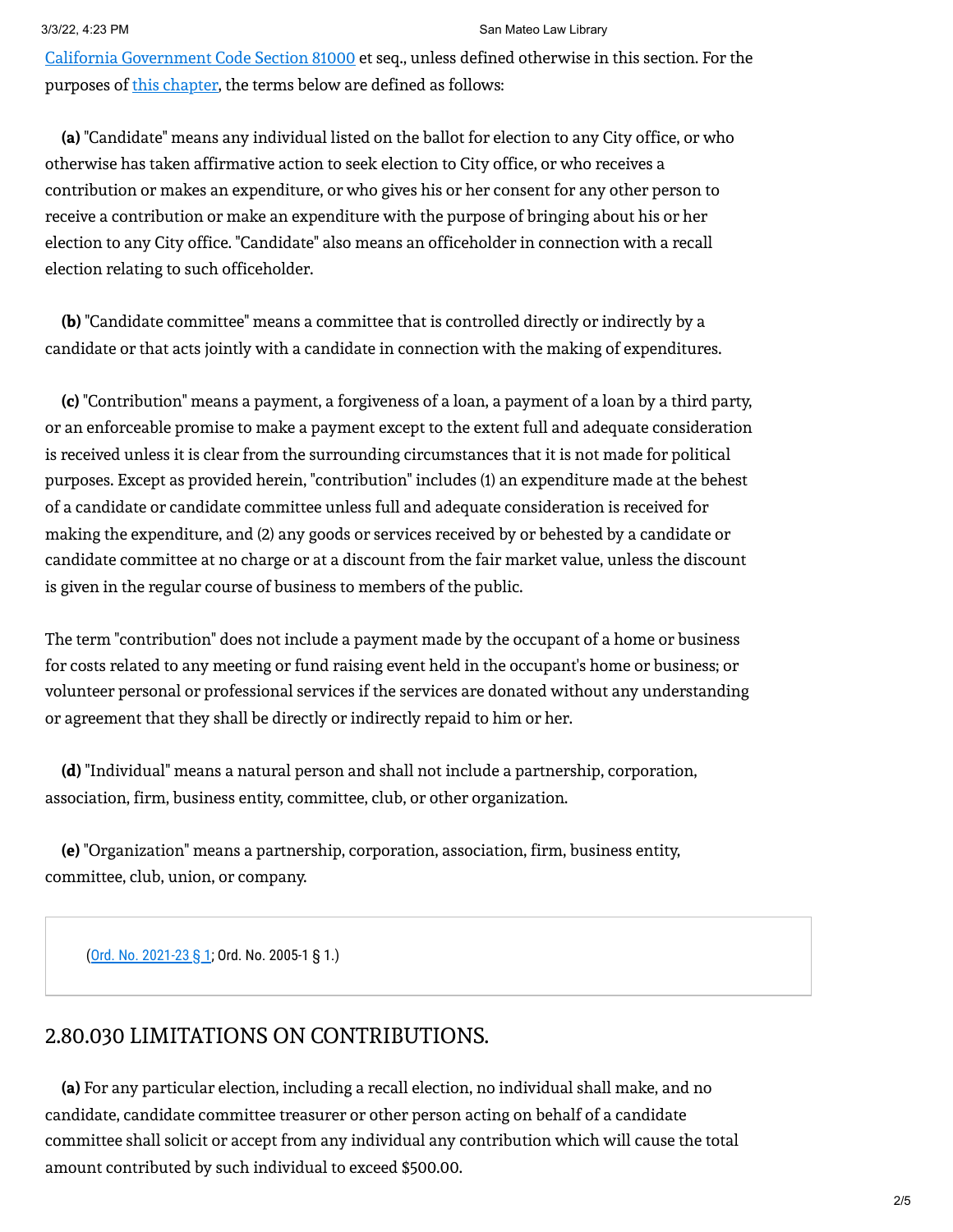#### 3/3/22, 4:23 PM San Mateo Law Library

**(b)** For any particular election, including a recall election, no organization shall make, and no candidate, candidate committee treasurer or other person acting on behalf of a candidate committee shall solicit or accept from any organization any contribution which will cause the total amount contributed by such organization to exceed \$1,000.00.

**(c)** Any contribution or portion thereof that exceeds the limits in this section shall be returned to the contributor within 72 hours of receipt.

**(d)** The limitations imposed by this section shall not apply to contribution of a candidate's personal funds to the candidate's own campaign, or to any loan which is personally guaranteed by the candidate or is secured by property owned by the candidate.

(Ord. No. 2017-2 § 1; Ord. No. 2005-1 § 1.)

**Cross References** Section 2.80.080(a)

#### 2.80.040 CANDIDATE LOANS.

No candidate shall personally loan their campaign an amount the outstanding balance of which exceeds \$15,000.00 at any given point in time.

(Ord. No. 2005-1 § 1.)

**Cross References**

Section 2.80.080(a)

# 2.80.045 Aggregation of Contributions.

**(a)** To determine when contributions are aggregated under this chapter, "majority owned" means ownership of more than 50 percent**.**

**(b)** If an individual directs or controls an organization's contributions, the organization's contributions shall be aggregated with contributions made by both of the following:

**(1)** That individual.

**(2)** Any other organization whose contributions that individual directs or controls.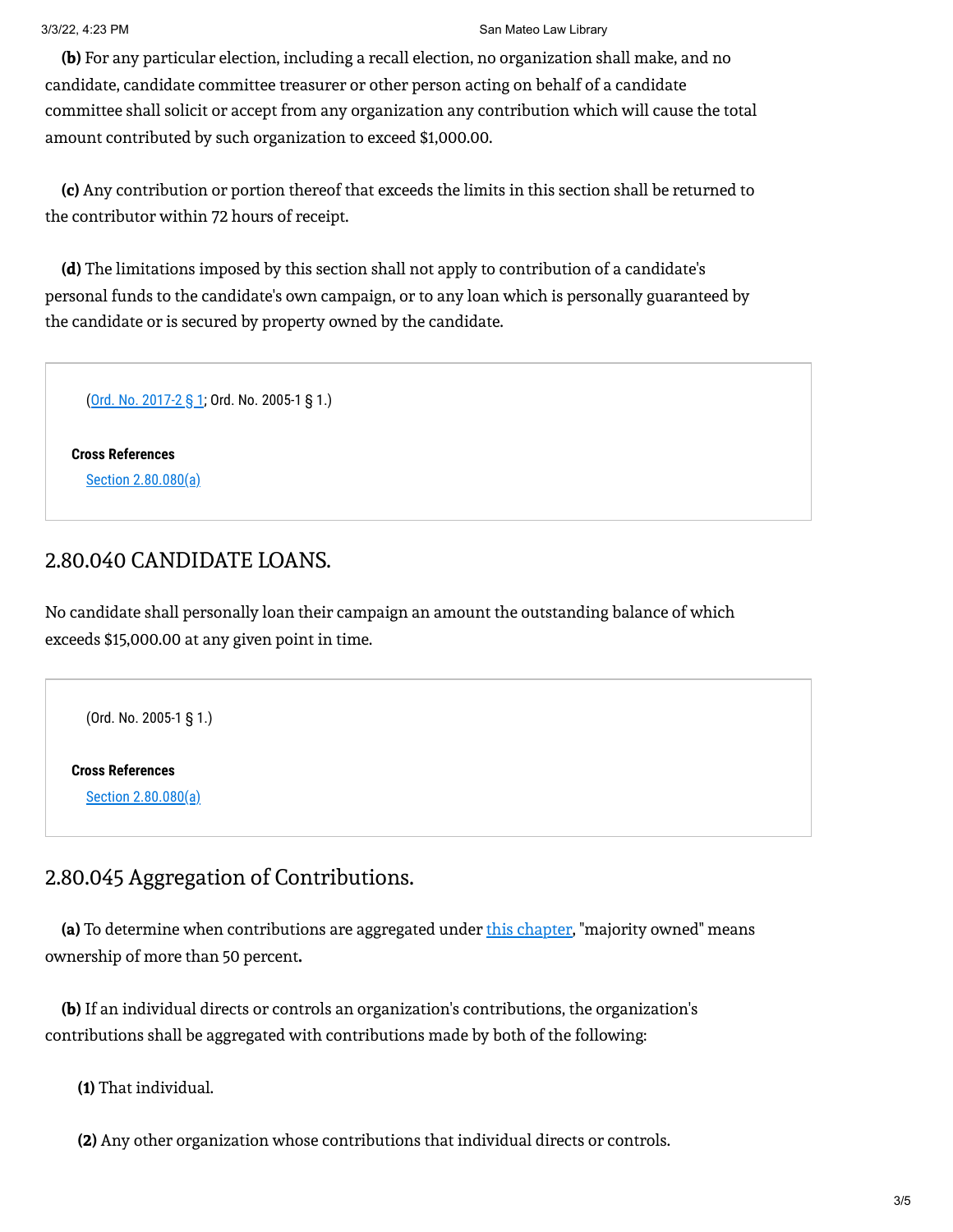**(c)** If two or more organizations make contributions that are directed or controlled by a majority of the same persons, the contributions of those entities shall be aggregated.

**(d)** Contributions made by organizations that are majority owned by a person shall be aggregated with the contributions of the majority owner and all other organizations majority owned by that person, unless those organizations act independently in their contribution-making decisions.

(Ord. No. 2021-23 § 2.)

# 2.80.050 Candidate Campaigns Only.

The provisions of this chapter apply to election campaigns for candidates only. The provisions of this chapter do not apply to any ballot measure, referendum or initiative election.

(Ord. No. 2021-23 § 3; Ord. No. 2005-1 § 1.)

# 2.80.060 INJUNCTION, OTHER COURT ACTION.

In addition to all other remedies and penalties provided for violation of this chapter, the City Attorney may bring suit in a court of competent jurisdiction to seek an injunction or other appropriate relief, to halt any violation of *this chapter*. Such action may include seeking a temporary restraining order or temporary injunction and other appropriate temporary relief. Nothing in this chapter shall be deemed to restrict a suit for damages on behalf of the City or on behalf of any other person or entity.

(Ord. No. 2005-1 § 1.)

#### 2.80.070 PENALTIES.

Any person who violates the provisions of this chapter is guilty of a public offense.

(Ord. No. 2012-2 § 5; Ord. No. 2005-1 § 1.)